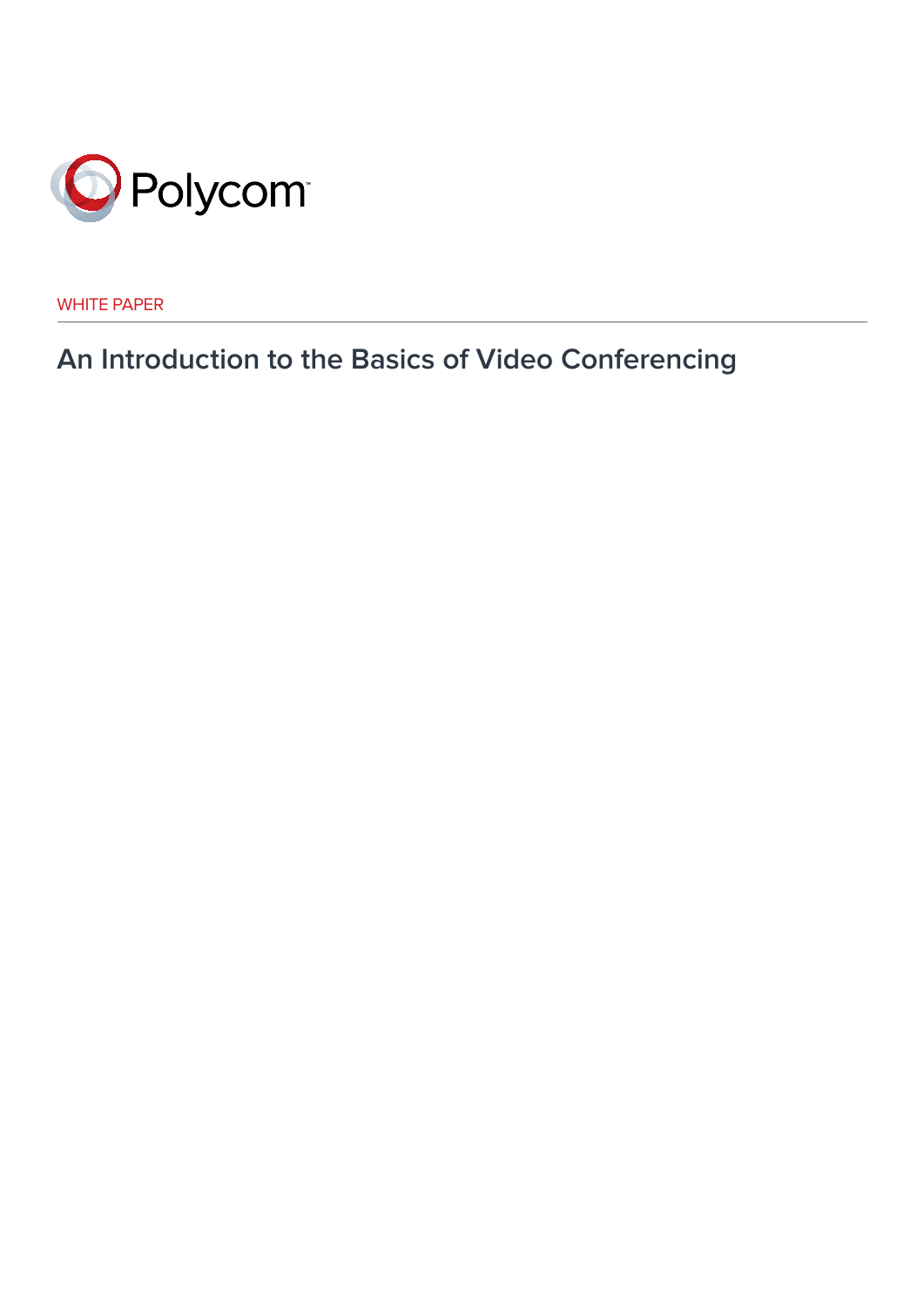# Introduction

In the next few years we shall see explosive growth in the use of video conferencing (VC) as a fundamental tool for businesses to enhance communication and collaboration between employees, partners and customers. The technology has developed considerably from early adopters to its current form of mass market roll-out. It's anticipated that nearly half of information workers will have some type of personal video solution in 2016, up from just 15% today\*. With VC becoming a core component of IT infrastructure that enables communication and collaboration, businesses will be looking to providers of telephony, business applications and network infrastructure services to include this capability as part of their offering.

This report will examine the basic components of the technology, considerations for deploying VC solutions, and will introduce the Polycom® RealPresence™ software platform to readers.

## **What is Video Conferencing and how does it work?**

To set the foundations for future elaboration, at the simplest level, a video conference is an online meeting (or a meeting over distance) that takes place between two parties, where each participant can see an image of the other, and where both parties are able to speak and listen to the other participants in real time. The components necessary to make this happen include:-

- a microphone, webcam and speakers
- a display
- a software program that captures the voice stream from the microphone, encodes it, transmits to the other participant, and simultaneously decodes the digital voice stream being received from the remote participant in the video conference (most commonly referred to as a "Codec".)
- a software program that bridges both parties together across a digital connection, managing the exchange of voice and video between participants. At either end of the connection, the video and voice traffic is combined and delivered to each participant in the form of a real-time video image and audio stream
- an optional management tool for the scheduling of VC sessions

At a slightly more advanced level, it is also possible to provide the ability to share content from a device during a video call. The quality and type of content that can be shared depends on the rate of data exchange during the call.

Terminology used by VC users to describe the process of dialling into and participating in a virtual meeting is known as "joining a bridge". Different virtual meeting rooms are assigned unique "bridge numbers", and users join a video call by "dialling a bridge number".

## **Point-to-Point Video Conferencing**

Video-enabled meetings happen in two distinct ways: either point-to-point or with multi-point. In point-to-point, the simplest scenario is where one person or group is connected to another. The physical components (i.e. microphone and camera) that enable the meeting to take place are often integrated in to desktop computing solutions like a laptop or tablet, or can be combined into dedicated, room-based hardware solutions.



*An example of point-to-point video conferencing*

Where desktop solutions tend to be used by individuals, roombased solutions utilise dedicated VC technology where groups of people can be seen, heard and can naturally participate in the meeting.

## **Multi-point Video Conferencing**

In multi-point video calls, three or more locations are connected together, where all participants can see and hear each other, as well as see any content being shared during the meeting.



*A use-case scenario of multi-point video conferencing*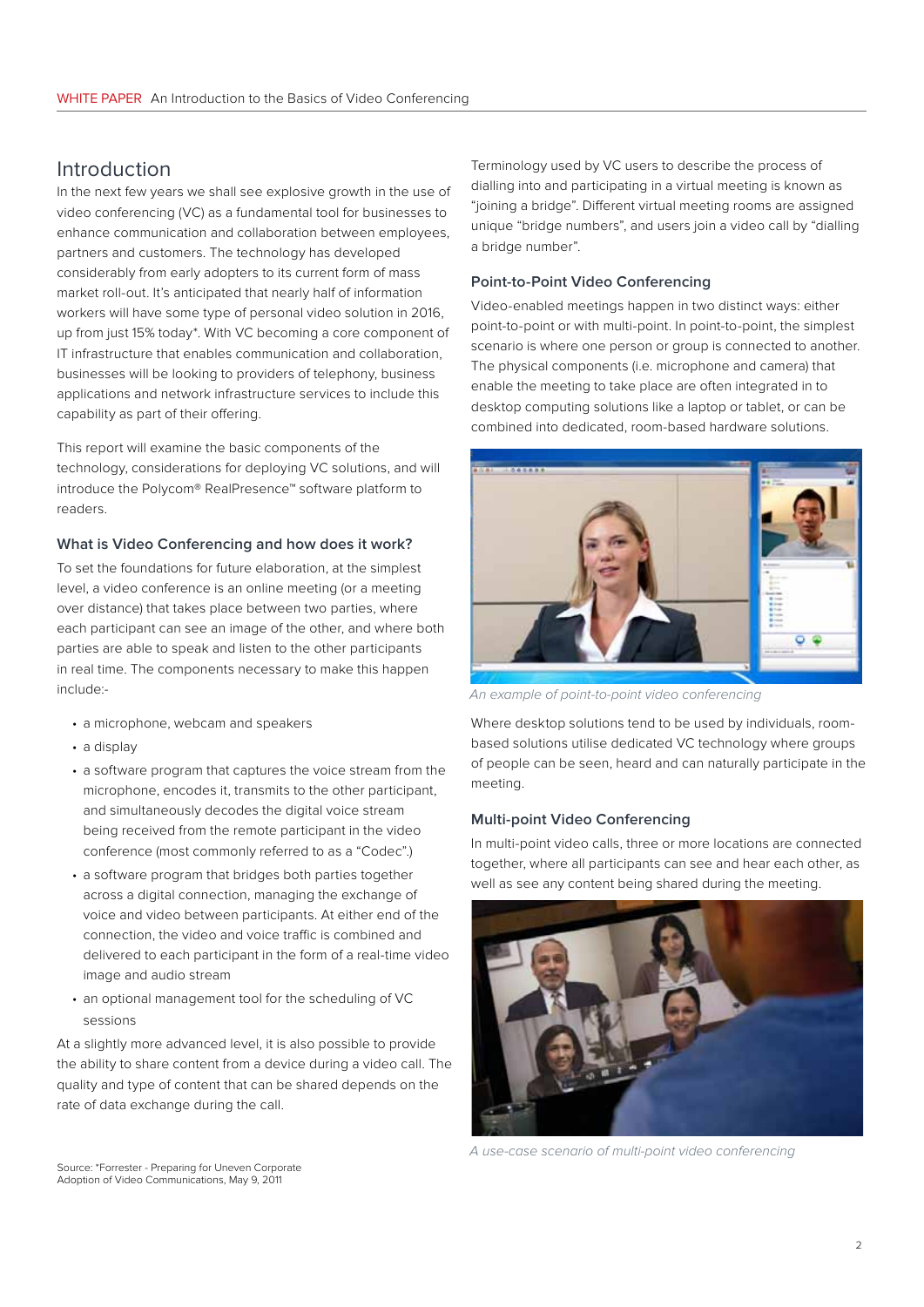In this scenario, digital information streams of voice, video and content are processed by a central, independent software program. Combining the individual participant's video and voice traffic, the program re-sends a collective data stream back to meeting participants in the form of real-time audio and video imagery.

Individuals can participate in a meeting in an "audio only" mode, or combine audio with video images of the meeting on screen. Depending upon the technical capability of the VC system being used, images seen by participants are either classified as "Active Speaker" or "Continuous Presence".

In "Active Speaker" mode, the screen only provides an image of the person that is speaking at any point in time. In more advanced solutions with "Continuous Presence" mode, the bridge divides the image on the screen into a number of different areas. The person speaking at any point in time is presented in a large central area, and other meeting participants are shown displayed around the central image. The "Continuous Presence" mode thus allows meeting participants to view and interact with all meeting participants in a 'virtual meeting room'.

The software program which creates the "virtual meeting room" and the digital processing hardware on which it resides, is often called a Video Bridge, or "bridge", for short. Another term for a bridge which is often used is a VC "multi-point control unit" or "MCU".

Whereas point-to-point VC is relatively simple, the creation and management of multi-point video conferences can be complex. An MCU must be able to create, control and facilitate multiple simultaneous live VC meetings. A further complexity is added when different locations may connect to the meeting over digital or analogue streams at different speeds, with different data transport and signalling protocols employed to facilitate the communication.

To link these users into a common, virtual meeting, the MCU must therefore be able to understand and translate between several different protocols (i.e. H.264 for communication over IP, and H.263 for ISDN). The MCU will also allow those joining the video bridge to do so at the highest speed and the best possible quality that their individual system can support. Although there are two separate processes taking place here, this is often jointly referred to as "Transcoding".

It is important to note that not all bridges provide such transcoding capability, and failure to do this can seriously impact the quality and experience of video calls. When transcoding is not provided and users dial into a bridge over a range of different connection speeds, it is possible that the bridge may only be able to support the video meeting by establishing the connections at the lowest common denominator. To illustrate the negative effect of this, consider a meeting that takes place with most users joining the bridge from the high-speed corporate network, but where one or two individuals dial into the meeting from home on low-bandwidth DSL or ISDN. In this case the experience of the many corporate users is downgraded to the lowest common denominator of the home-users, potentially making the video call ineffective. Where effective transcoding is supported by the MCU, those on the corporate network will continue to enjoy HD video quality, while remote users receive quality commensurate with their connection speeds.

In summary, when an MCU is designed well, integrating easily with multiple vendors and allowing users to call in at the data rate and resolution they want or need to – the result is an easy, seamless experience for all users, allowing people to focus on the meeting, not the technology.

#### **The Language of Video Conferencing**

As VC technology has evolved, two main protocols have emerged to provide the signalling control for the establishment, control and termination of VC calls: SIP (Session Initiation Protocol) and H.323.

For the encoding and decoding of visual information, the industry is moving towards the industry standard known as H.264, which was developed to provide high-quality video at lower bandwidth over a wide range of networks and systems. An extension to the H.264 protocol is Scalable Video Coding (SVC), which is established to facilitate the enablement of VC on a wider range of devices, such as tablets and mobile phones.

#### **Bridging Architecture and Functionality**

As described above, the combination of software and the hardware that creates the virtual meeting rooms is called a "Video Bridge". Virtual meeting rooms are identified by their "bridge numbers". With multiple calls taking place simultaneously, software analyses all the different data streams coming into the bridge processors, and assigns data streams accordingly.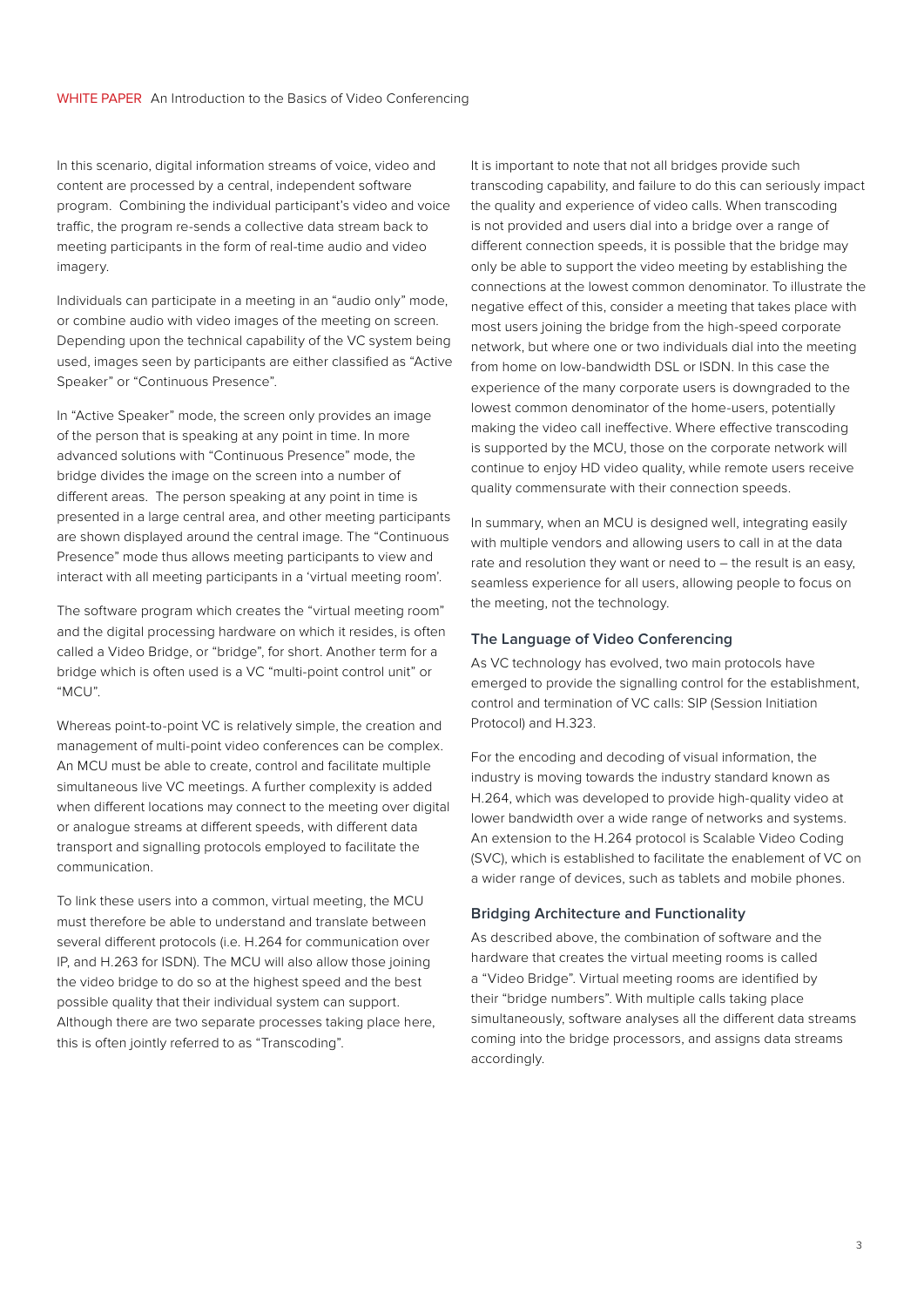At the simplest level, the processing workload for bridges is dependent upon four factors:

- the number of locations that dial into each bridge
- the number of conferencing calls that each bridge must handle simultaneously
- the amount of data that is being received on each digital stream: higher resolutions of images and sound (i.e. High Definition) generate more data that needs to be processed.
- the degree of transcoding that the bridge must perform while handling calls being received at different connection speeds and utilising different protocols.

As the workload increases, each bridge must process more data. Performance can therefore be improved by increasing the number of Digital Signalling Processors (DSPs) utilised to decode and encode the digital streams entering and leaving MCUs. If the bridging function becomes overloaded, video and voice information may be lost, causing latency to be introduced into calls, both of which can degrade the video meeting experience.

Extra processing resource can be provided for the bridging function by either utilising a more powerful bridge (with a greater number of DSPs) or through a virtual software approach, where the software that controls the signalling function can operate independently of the physical hardware.

 A conference call with an assigned conference number does not have to take place, or be processed by a dedicated piece of hardware. The call can be "virtualised", and assigned to whatever physical bridge has the correct resource or capacity to handle the call. A virtualisation manager oversees which physical bridge has the capacity, and assigns incoming calls accordingly.

In extreme, but rare circumstances, the virtualisation manager may assign resources for a call across several different physical bridges that work in tandem together. Known as "auto-cascading", the resources within the physical bridge can be instructed by the software to operate in a "Parent-Child" arrangement, with one bridge "owning" the conference call, and the others sharing the workload.

In the continuous presence mode of presentation, the bridge will automatically provide the screen templates in which the viewers will see the other meeting participants. The bridge can

also provide some administrative functionality for the call such as; assigning passwords to enter each meeting, and providing Interactive Voice Response (IVR) functionality, where call participants can be greeted and instructed by customised voice greetings.

Although most participants will actively dial into a VC meeting, the bridge can be programmed to automatically dial out to participating locations and automatically connect them in to a meeting. For example, the bridge could automatically wake up the cameras in remote meeting rooms, and link those meeting rooms into a prescheduled call. Participants of such a meeting would simply have to walk into the video room at the correct time, and join the meeting.

#### **Video Call Management and Protocol Conversion**

In order to build an architecture that scales, the software platform must be able to provide call signalling functionality, and dynamically manage the set-up and maintenance of a large number of video calls. The software architecture has to be capable of reconfiguring itself and its resources in real-time, so that these resources are used to their best ability. In addition, the software architecture has to understand the bandwidth requirements of each call being placed, the policy that is associated with each call (the prioritisation and importance of a call), and where the participants of a call are geographically located. By understanding this, the software platform can utilise local resources instead of redirecting data streams & call signalling to resources that are far away, an approach which would eat up large amounts of bandwidth on WAN links that are very costly.

The software platform should also be able to instantly detect any failure of hardware resources or loss of communication across infrastructure links, so that it can re-direct traffic and re-establish calls utilising alternative resources, without overly impacting video calls or their quality.

When systems on different customer premises try to join the same video call using devices which run different protocols (i.e. H.323, RTV or SIP), the VC platform must first perform protocol conversion to a common language so the infrastructure can understand and process information correctly. In other words, the software platform should provide intrinsic gateway functionality between devices that talk different languages.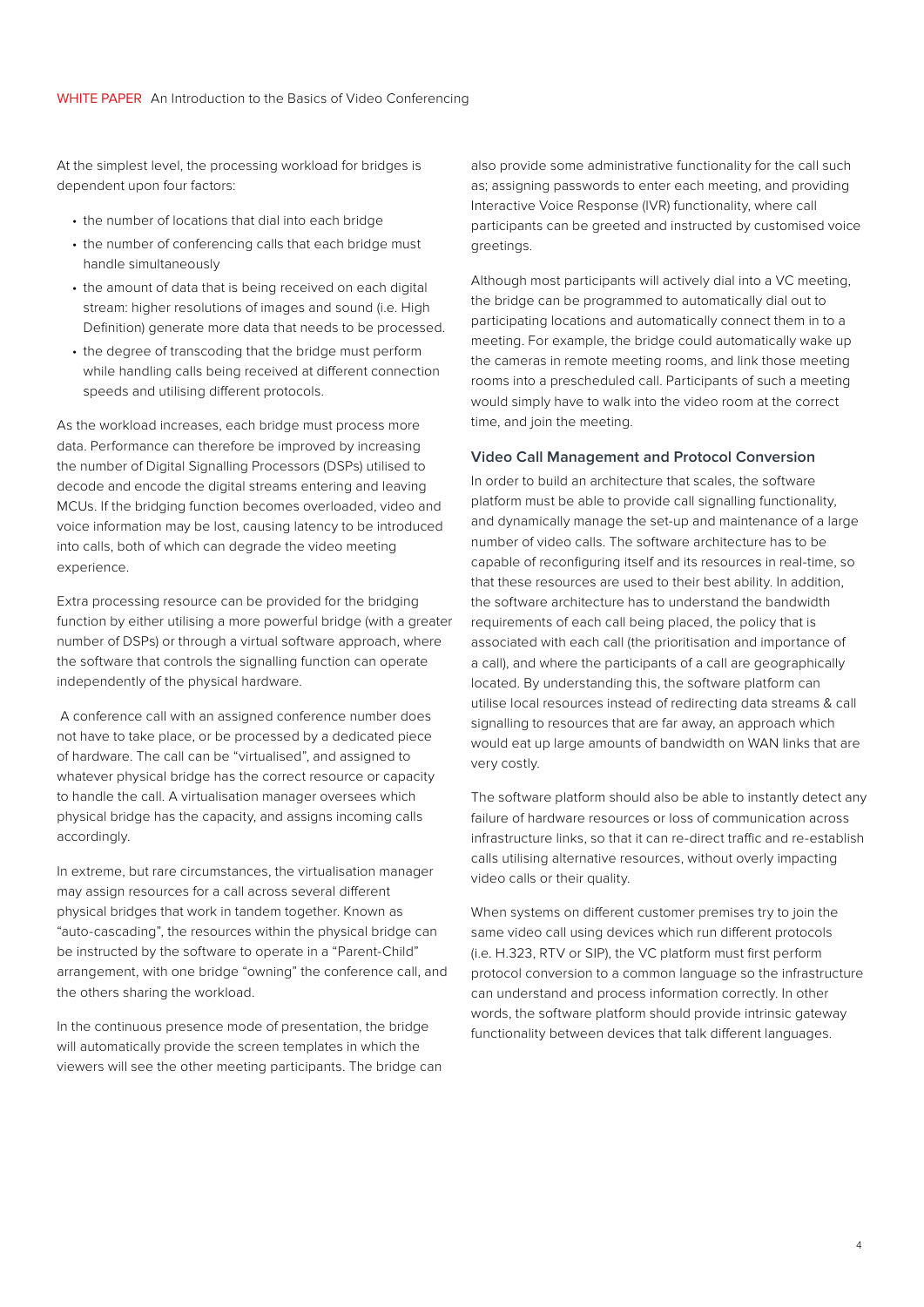### WHITE PAPER An Introduction to the Basics of Video Conferencing

The Polycom RealPresence Virtualisation Manager sits in front of the bridges, and interfaces between the outside world and the bridging resources. This optimises how incoming video calls are handled by virtual resources at its disposal. The Virtualisation Manager can apply business rules that help it place incoming meetings on bridges that make the most sense, either for capacity, geography, or other priority rules.

Let us consider three examples of this approach and see how it simplifies the process:

| <b>Example</b> | Customer A in California wants to meet with Customer B in New York, Customer C in London and<br>Customer D in Paris. The Customer has a video bridge in Denver and a video bridge in Paris and a<br>virtualisation manager on a server in London. In this situation, the virtualisation management software<br>would identify that two participants wanted to join the call from the U.S., and may, for example<br>purposes, direct them to the resources on the Denver bridge. Likewise, the European participants may<br>be directed to the Paris bridge, with overall control of the call being given to the Master Denver bridge.<br>Under this scheme, large amounts of video data are not shipped across a transatlantic WAN, thereby<br>potentially providing cost savings. |
|----------------|------------------------------------------------------------------------------------------------------------------------------------------------------------------------------------------------------------------------------------------------------------------------------------------------------------------------------------------------------------------------------------------------------------------------------------------------------------------------------------------------------------------------------------------------------------------------------------------------------------------------------------------------------------------------------------------------------------------------------------------------------------------------------------|
|                |                                                                                                                                                                                                                                                                                                                                                                                                                                                                                                                                                                                                                                                                                                                                                                                    |
| <b>Example</b> | In the above example, the U.S. customers are using an H.264 based system, and in Europe they are<br>using Microsoft® Lync™ enabled video conferencing based upon RTV. In this scenario, the virtualisation<br>management software on the London server acts as a Gateway between Microsoft, and the U.S. Video<br>resources, converts the Microsoft signalling, and establishes the whole call using the bridges in the U.S.<br>and Paris.                                                                                                                                                                                                                                                                                                                                         |
|                |                                                                                                                                                                                                                                                                                                                                                                                                                                                                                                                                                                                                                                                                                                                                                                                    |
| <b>Example</b> | In this example, the call is proceeding but the bridge in Denver suddenly stops functioning due to a<br>fire in the data centre. The Virtualisation Manager in London detects this, and redirects the video traffic<br>across the WAN link to the Paris bridge. Users connecting via H.323 simply redial to re-join the call, with<br>the administration and management being performed seamlessly in the background. However, for SIP<br>based calls there is an added advantage: the Polycom platform will detect the problem and reconnect<br>the participants back into the call automatically, hopefully before the user has even noticed that there<br>was a problem.                                                                                                        |

#### **Device Management**

To enable large-scale deployment and management of VC solutions, the software platform provides for the management and maintenance of hardware infrastructure components through a separate functional area: The Device Manager.

The Device Manager can help dynamically provision devices and components of the VC infrastructure. Once component hardware is deployed within the network and its infrastructure, the Device Manager will monitor and help troubleshoot problems with these devices. When software updates are required, the Device Manager will help deploy them.

A significant contributing factor to the rise in demand for VC is because of the ease of use by which calls can be established by users. The scheduling and management of calls has become easy, through the creation of user-friendly scheduling portals, or via integration into Microsoft® Outlook™.

The Device Manager will also provide reporting, and comprehensive details of video calls, processing the information to evaluate current system usage, and expansion plans for the video network.

### **Security**

Many organisations who have invested in VC will inevitably need to be able to assist mobile or home workers wanting to dial into their company network, and participate in video calls with colleagues. The software platform must therefore provide the capability to enable, and manage this.

Likewise, VC-enabled organisations will also want to use the technology to communicate with their partners and customers. This will only be possible if video traffic is able to securely traverse the firewalls from one customer to another. Firewall traversal is a particular challenge to video, as the data firewalls try to re-organise data packets. The implementation of a video firewall such as the VBP (H323) can eliminate this issue.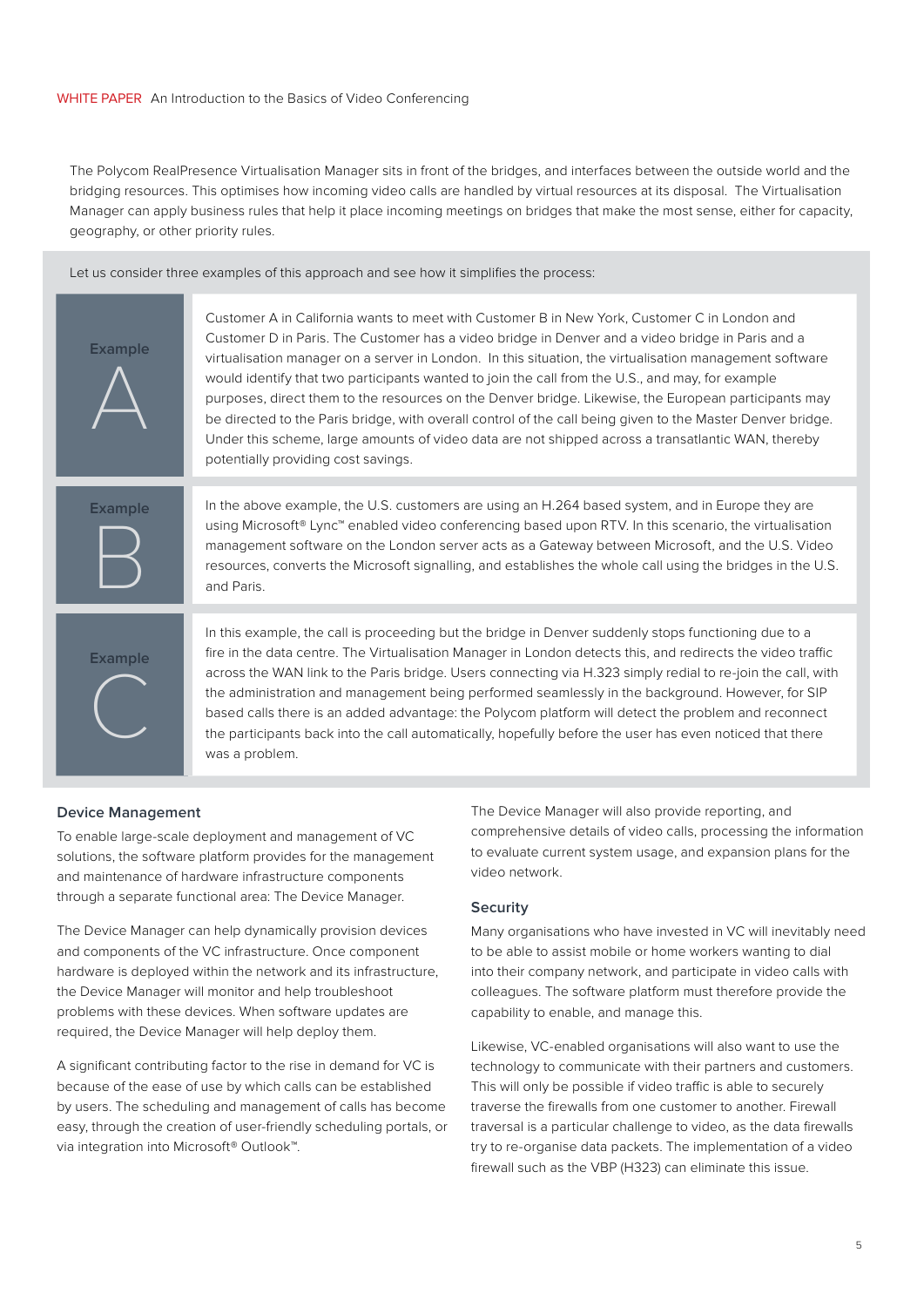#### **Content Management**

Historically, the primary motivating factor for most companies has been to use VC as a way of saving business travel costs. Recently, organisations are beginning to understand that the benefits of VC can impact many different parts of an organisation including; training, marketing, education, compliance, internal communications, advertising, PR, to name just a few.

As the usage of VC in these fields has begun to grow, customers have discovered the potential to not only use VC to communicate in real-time, but also to uncover the possibilities that exist for re-using digital recordings of past events and communications.

Moving beyond "meetings", the same technology is being used to create digitally encapsulated rich media, which can then be edited, enhanced, archived, and broadcast across multiple media. These assets can be made available to target audiences on-demand.

#### For example:

- **• Live Event Multicasting:** The software platform enables the streaming of recorded webcasts, and supports both the push and pull of video to the streaming servers.
- **• Video-On-Demand:** The software platform automates the creation of archived versions of any live event webcast so that customers can replay them on demand, as desired.
- **• Media Management:** The software platform can be used to control how video content will be aggregated, approved, categorised, edited and published.
- **• Storage and Archiving:** The software platform establishes rules for the lifecycle of storage for bandwidth-intensive video content: customers can determine how the content will be retained, transcoded and stored in the Cloud, or across corporate resources without daily, hands-on maintenance.

#### **The Polycom® RealPresence™ Platform**



In the previous section, we explained the five basic functional areas that constitute the software platform Polycom has developed to enable scalable, reliable, and cost-efficient VC solutions. The Polycom RealPresence platform breaks down the core infrastructure for enabling VC into five main areas:

**Universal Video Collaboration:** Providing the bridging capability at the core of video conferencing, this provides the software for multipoint video, voice and content collaboration that connects the most people at highest quality and lowest cost.

**Virtualization Management:** Providing the call management and protocol conversion that allows the bridging resources to be virtualized, this provides the software that enables multi-tenancy and massive scale, redundancy and resiliency.

**Video Resource Management:** Providing the device and software management of endpoints and infrastructure, enabling central management, monitoring and the delivery of video collaboration across organisations.

**Universal Access and Security:** The Software that easily and securely connects video participants in and outside a customer firewall and optimizes for a best collaboration experience.

**Video Content Management:** Software that enables organisations to support their business customers for secure video capture, content management, administration and delivery.